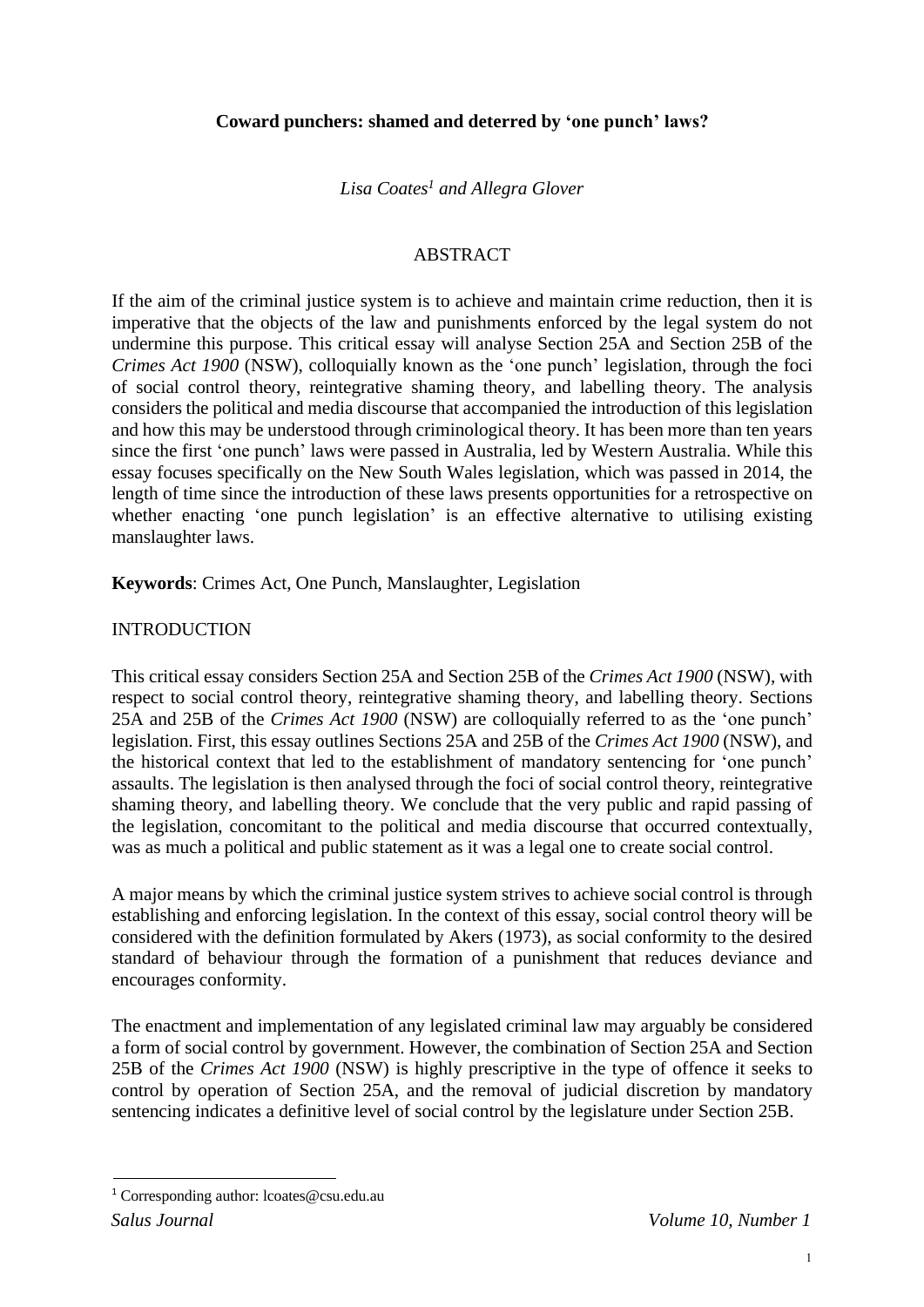### THE 'ONE PUNCH' LEGISLATION

There are two key sections within the *Crimes Act 1900* (NSW) relevant to mandatory sentencing for 'one punch' assaults: Section 25A and Section 25B. Section 25A creates the offence of assault causing death, and Section 25B relates specifically to assault causing death when the defendant is intoxicated, and dictates the mandatory minimum sentence for this offence. Section 25A of the *Crimes Act 1900* (NSW) defines the *actus reus* or physical element of assault causing death as the act of assaulting someone, without lawful exemption, by hitting the victim with an object or any body part, causing death, regardless of whether the death was caused directly by the assault or indirectly by subsequently hitting the ground or an object, and even if the death was not reasonably foreseeable.

The *mens rea* or mental fault element for assault causing death is intention to commit assault (Anderson, 2016). Intention may be defined as per Brennan J, *He Kaw Teh v R* (1985)157 CLR 523 who, at 211- 213 referred to intention as, "…a decision implies a desire or wish to do such an act or to bring about such a result…Intent, in another form, connotes knowledge." While the onus of proof of intention rests with the prosecution, the scope of intention is determined by the court. When the defendant has a cognitive impairment, or was intoxicated but the intoxication was not self-induced, the Section 25A mental fault thresholds are not met. If intoxication was self-induced, there is a mandatory minimum penalty for this offence. The minimum sentence for assault causing death when the defendant is intoxicated (self-induced) is imprisonment for eight years, with no opportunity for parole for at least eight years, as per the *Crimes Act 1900* (NSW).

The 'one punch' legislation and mandatory minimum sentencing for assault causing death while intoxicated were introduced as a response to the cultural phenomenon of alcohol-induced violence that was brought to the public's attention in 2014/2015 (Schreiber et al., 2016), particularly following the cases of *R v Loveridge* [2014] NSWCCA 120 and *R v McNeil* (No. 4) [2015] NSWSC 1198. In the case of *R v Loveridge*, the defendant randomly targeted alcoholrelated assaults towards five victims. One of the victims, Thomas Kelly, was taken to hospital with life-threatening brain injuries, and was later taken off life support and pronounced deceased on 9 July 2012, two days after the incident. The defendant plead guilty to four counts of assault and one count of manslaughter and was originally given a sentence of seven years and two months imprisonment with a non-parole period of five years and two months. The Crown appealed against the Judge's original sentence on several grounds. Notably, the Crown felt that his Honour's sentence did not adequately reflect the importance of general deterrence in the sentencing of alcohol-related assaults. Moreover, the appeal echoed the Australian public's response to the original sentence as too lenient (Flynn, Halsey & Lee, 2016). The appeal was successful, and the original sentence was substituted with a new sentence of 13 years and eight months imprisonment with a non-parole period of ten years and two months.

In a similar case, *R v McNeil* (No. 4) [2015] NSWSC 1198, the defendant Shaun McNeil randomly targeted a one-punch attack on Daniel Christie while McNeil was intoxicated, resulting in Christie hitting his head on the pavement and ultimately leading to fatal head injuries. Daniel Christie's life support was turned off 11 days after the attack, on 11 January 2014. The defendant also assaulted Daniel Christie's brother Peter, and another young person, JF. As a result, McNeil was sentenced to ten years imprisonment with a non-parole period of seven years and six months. One-punch attacks such as these became noticeably frequent in Australian society (Schreiber et al., 2016) and received extensive media coverage (Flynn et al.,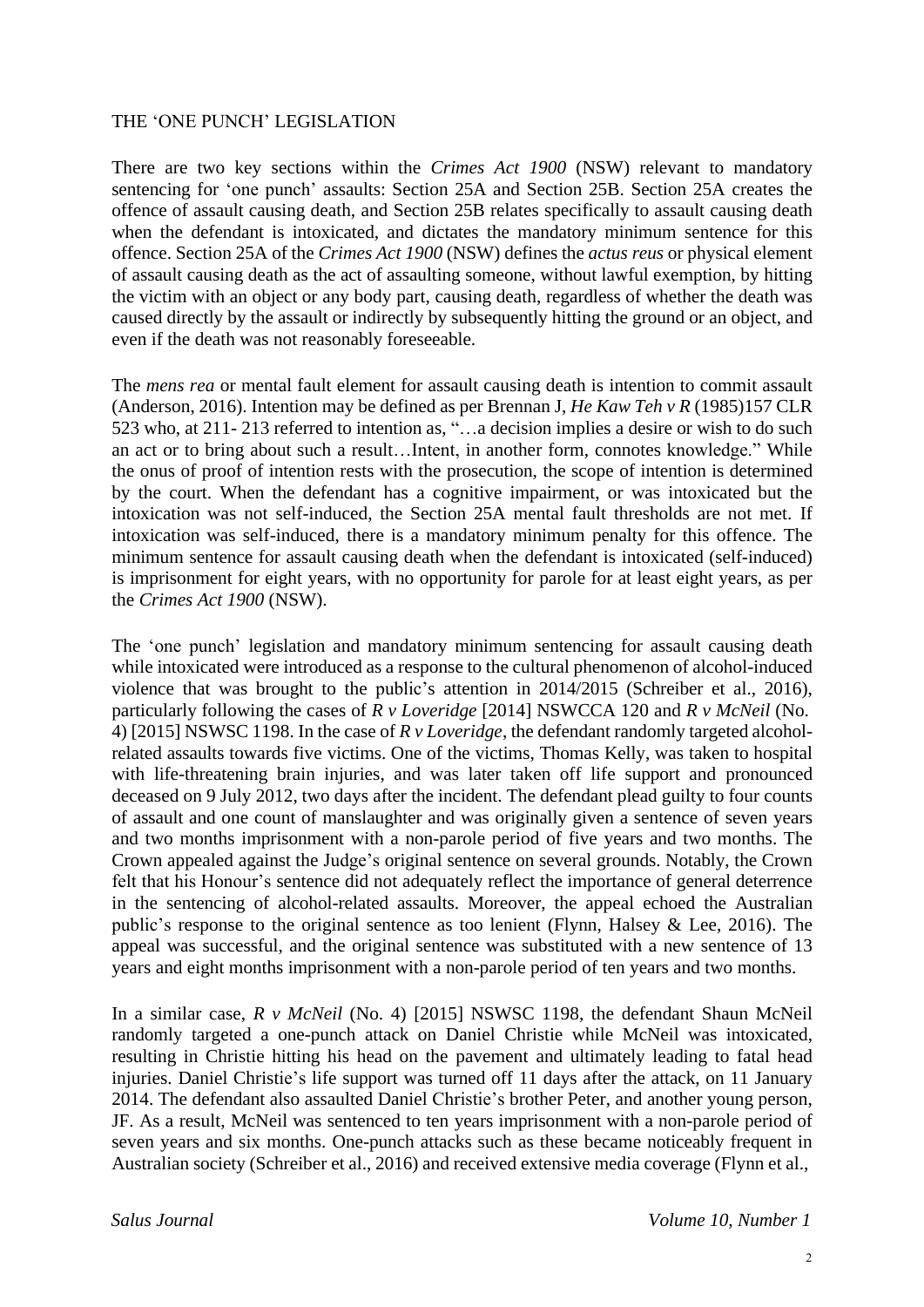2016). As a result, the Australian public advocated for mandatory minimum sentencing to be introduced for this offence as a strategy of general deterrence (Flynn et al., 2016). Quilter notes that the "one punch" legislation was announced on 21 January 2014. Just over one week later, on 30 January 2014, without any known public consultation, the Premier read the relevant bill for the second time in parliament and the bills were passed by both houses without substantial amendment and a day after they were introduced. The *Crimes and Other Legislation Amendment (Assault and Intoxication) Act 2014* received Royal assent and commenced operation on 31 January 2014 (Quilter, 2014). This legislation coincided with the introduction of the 'lockout' restrictions limited to the Kings Cross and CBD precincts of Sydney. Statistical analysis from BOSCAR indicates that overall assaults declined in the 'lockout' target areas during the relevant periods of the lockout and rose in the 'non-lockout' Sydney Star Casino area by approximately two assaults per month during the same period (Menendez et al 2020).

Notwithstanding the public outrage generated by the incidence of 'one punch' attacks and the legislation created in response, it has been little utilised since being passed into law. One punch attacks in NSW where the victim survives are usually dealt with under the law of grievous bodily harm (*R v Jerome Saffey* [2019] NSWDC137) or may be dealt with under manslaughter or s.18(1) murder elements (*Grogan v R* [2016] NSW CCA168). The requirements of Section 25A and Section 25B are so specific that the factual scenario must fit precisely to be confident a charge may be accurately prosecuted.

### MANDATORY SENTENCING

Mandatory minimum sentencing is debatably a controversial strategy to be adopted by the Australian criminal justice system. While it appeals to the punitive 'tough on crime' position of the public (Frost, 2006) and may act as a general deterrent for alcohol-fuelled violence (Schreiber et al., 2016), mandatory minimum sentences do not allow for any judicial discretion to be applied in sentencing considerations (Cassel & Luna, 2011). As Gray (2017) points out, many countries have increased their adoption of mandatory sentencing to promote punishments that are 'tough on crime', align with the perspectives of the public, and reduce arbitrary sentencing by bypassing judicial discretion. However, such a strategy can actually encourage greater arbitrariness in sentencing by undermining the traditional judicial process of delivering a sentence that is proportional and based upon the unique circumstances of a case (Gray, 2017). Because of this 'one size fits all' approach, contextual factors are not considered in sentencing decisions, the sentence is not individualised to the defendant, and the sentence delivered may be disproportionate or inappropriate (Cassel & Luna, 2011). The NSW Supreme Court acknowledged this as early as 17 December 2014 before the new legislation passed in the decision of *R v Field* [2014] NSWSC 1797, "It is no longer appropriate for this Court to regard one punch or single punch cases of manslaughter as constituting a single class of offence since the objective seriousness of each case may vary widely. It is essential that the particular case under consideration is the focus". It may be argued that mandatory minimum sentencing for alcohol-fuelled assaults can be inappropriate in some circumstances, particularly due to its implications for reintegration and restorative justice. Due to the complex and controversial nature of adopting a mandatory sentencing strategy, and the discourse that surrounded it contextually, it is important to assess the legislation and the milieu in which it was enacted through criminological perspectives.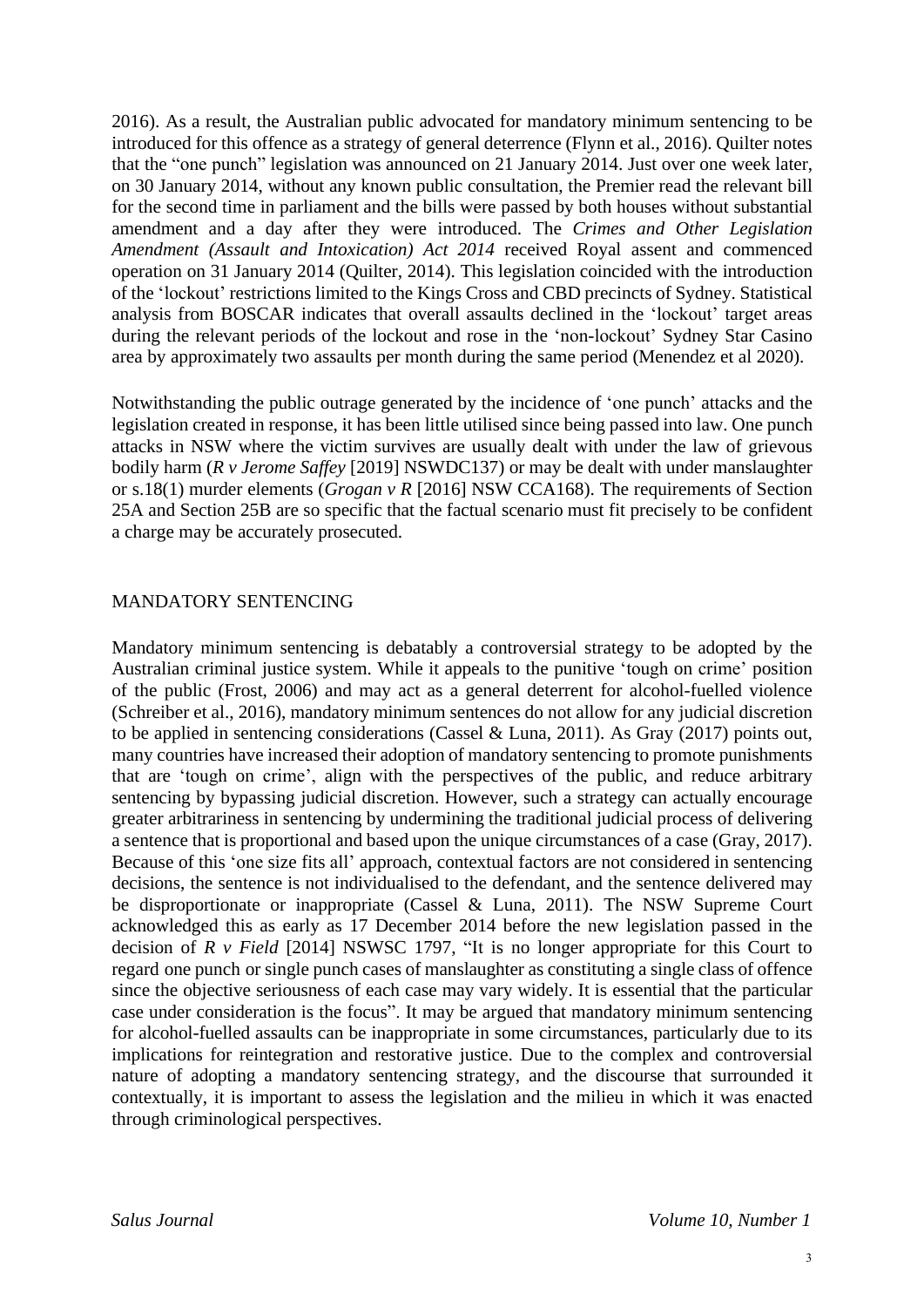#### THEORETICAL APPROACHES

Braithwaite's theory of reintegrative shaming proposes that social control can be achieved by shaming the offence performed by a defendant (Braithwaite, 1989). An integral feature of reintegrative shaming is that while it exhibits social disapproval for the offence, it does not cast shame upon the defendant. Rather, the defendant is shown forgiveness by society such that they may be reintegrated into their community, in line with a restorative justice approach (Braithwaite, 1989). Braithwaite provides extensive support for his position that shame acts as a deterrent. He references a study conducted by Schwartz and Orleans (1967), which found support for the notion that social control is successful not because of the penalties of an offence, but rather the moral reasoning that underlies the punishment. He contends that this is the result of the importance placed on the opinion of others and maintaining one's positive reputation (Braithewaite, 1989 citing Schwartz & Orleans, 1967). Fitch et al. (2018) have conducted one of the few longitudinal studies on reintegrative shaming theory, albeit in the context of nonpredatory offending, nationally in the US. They found, "Overall, peer shame acknowledgement at age 18–21 was a significant predictor of no non‐predatory offending at ages 21–27" (p. 361). In the Canberra Reintegrative Shaming Experiments (RISE), Tyler, Sherman, Strang and Woods (2000) found that, "diversionary conferencing resulted in a significant decrease in the reoffending rates of violent offenders. Diversionary conferencing reduced reoffending by approximately 38 crimes per 100 offenders per year." The study noted that serious violent offences were excluded from the experiment (Youth.gov.au, unknown, p. 1). Braithwaite (1989) also notes that it is important to differentiate reintegrative shaming from stigmatisation or disintegrative shaming. The latter involves shaming the individual, and ultimately leads to the individual's ostracism from society.

Arguably, the establishment of and support for mandatory minimum sentencing for alcoholinduced assault causing death represents the Australian public's condemnation and criminal justice system shaming of 'one-punch' assaults. Thus, mandatory sentencing can act as a strong general and specific deterrent. But it can be equally contended that these laws being enacted alongside the political and public discourse that surrounded them contextually may have instead resulted in unproductive, disintegrative shaming. This may be symbolised by the change in the discourse of 'one-punch' assaults, as politicians and the media alike replaced the colloquially termed 'king hit' with 'coward's punch' to alter how these assaults were viewed by the public, aligning them with cowardice rather than dominance (Schreiber et al., 2016). This is exemplified in retired boxer Danny Green's online "Stop the Coward's Punch" campaign (Green, n.d.). When considered in isolation this may be viewed as a positive societal shift, but an issue arises when one considers the unintended negative consequences that can occur as a result of labelling the offender.

Labelling theory is a criminological theory that proposes that defendants who are labelled by their community have an increased likelihood of reoffending (Braithwaite, 1989). From the perspective of labelling theory, punishments that result in negative labels being ascribed to defendants will be counterproductive in achieving crime reduction. Being labelled as deviant has damaging implications for individuals, as they may take on the identity that the label represents, ultimately 'creating' deviance rather than abolishing it. Thus, the label ultimately becomes a 'self-fulfilling prophecy', resulting in heightened recidivism among these defendants (Braithwaite, 1989). Labelling damages the reputation of individuals in their society and results in feelings of judgement, isolation, and separation from the community, damaging a defendant's community connections, self-esteem, and regard for society (Braithwaite, 1989). More recent studies have established that in youth, labelling reduces the likelihood of self-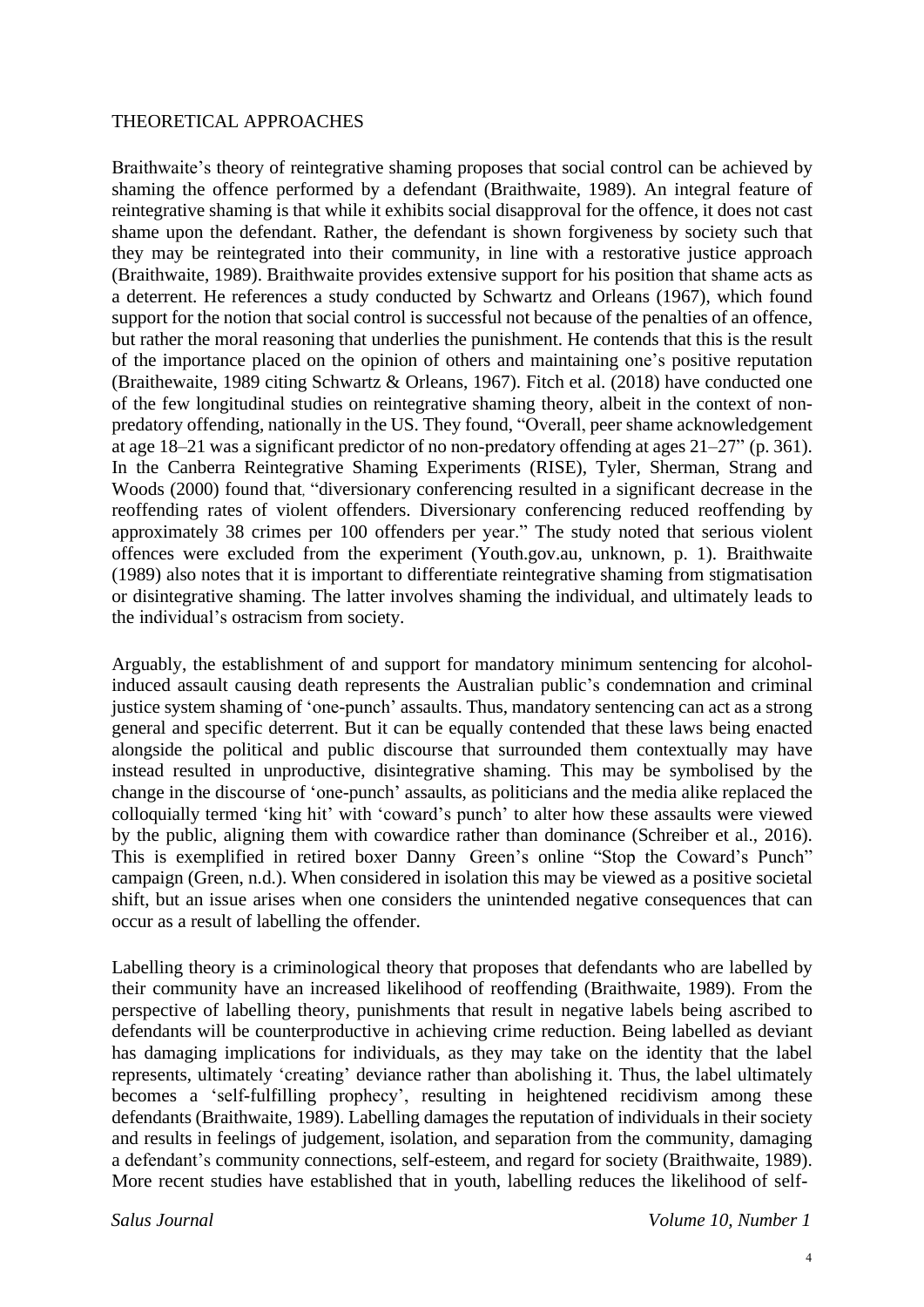evaluation (Kroska et al., 2017, p. 86). In this way, while punitive measures can have positive implications for general deterrence in the short-term, they may ultimately undermine social reintegration and restorative justice. Furthermore, when labelling occurs alongside a mandatory sentence that lacks consideration for individual circumstances such as age, the number of previous offences and likely response to rehabilitation, it has the potential to impede the ability of offenders to be positively reintegrated into their society. This is exacerbated by the challenges offenders already face when attempting to re-join their community after a period of imprisonment. As it is young men who are most likely to commit alcohol-fuelled assaults (Donnelly, 2018), greater consideration should be made as to how offenders will be able to reengage with society after they have been punished for their offence.

It is important to consider the purpose of punishment. Reitan (1996) contests that the chief justification of punishment is its role in reintegrating defendants into their society. This is contextualised by reintegration theory. From a reintegrative perspective, it can be argued that the labelling that ensued following the extension of Section 25A to include Section 25B of the *Crimes Act 1900* (NSW), in conjunction with the political and public discourse surrounding the crimes, may have been counterproductive in reintegrating individuals into their society, and thus not adequate in achieving the key purpose of punishment. The labels ascribed to 'coward's punch' defendants could have significant negative implications through encouraging social rejection and disintegration, which, as discussed by Braithwaite (1989), begets further crime. It is essential that general deterrence is achieved through the punishments that are introduced in Australian society, but it cannot be at the expense of restorative justice and specific deterrence.

# **CONCLUSION**

The mandatory sentencing laws and the renaming of the 'one punch' offence in the vernacular from 'king hit' to 'coward punch' may have had unintended negative consequences on the Australian criminal justice system's reintegrative goals. Mandatory sentencing does not enable an individualised approach to justice, resulting in depersonalised outcomes that impede social reintegration. Given the specific elements of the s.25A offence and s.25B mandatory sentencing requirements, the NSW Director of Public Prosecutions would need to have a significant degree of confidence in the prospect of conviction to anchor a whole case solely on these sections. As only a small number of cases have been prosecuted on the facts under this very prescribed area of law, an argument may be made that the very public and rapid passing of the legislation has been as much a political and public statement as a legal one to create social control. This is echoed by the political and media discourse that occurred contextually, and when examined under labelling theory, concerns are raised as to whether the 'coward punch' label serves to reinforce a negative stereotype and disincentivise rehabilitation.

While it is challenging to assess the efficacy of the 'one punch' legislation as a general deterrent when it was introduced concurrently with the 'lockout restrictions' in the Kings Cross and CBD precincts of Sydney, further evaluation is needed to determine the true implications of the mandatory sentencing and vernacular changes that occurred ten years ago. It is essential that Australia does not see another cultural increase in 'one punch' assaults, and it is also important that previous defendants are successfully rehabilitated and reintegrated into society to reduce the risk of recidivism.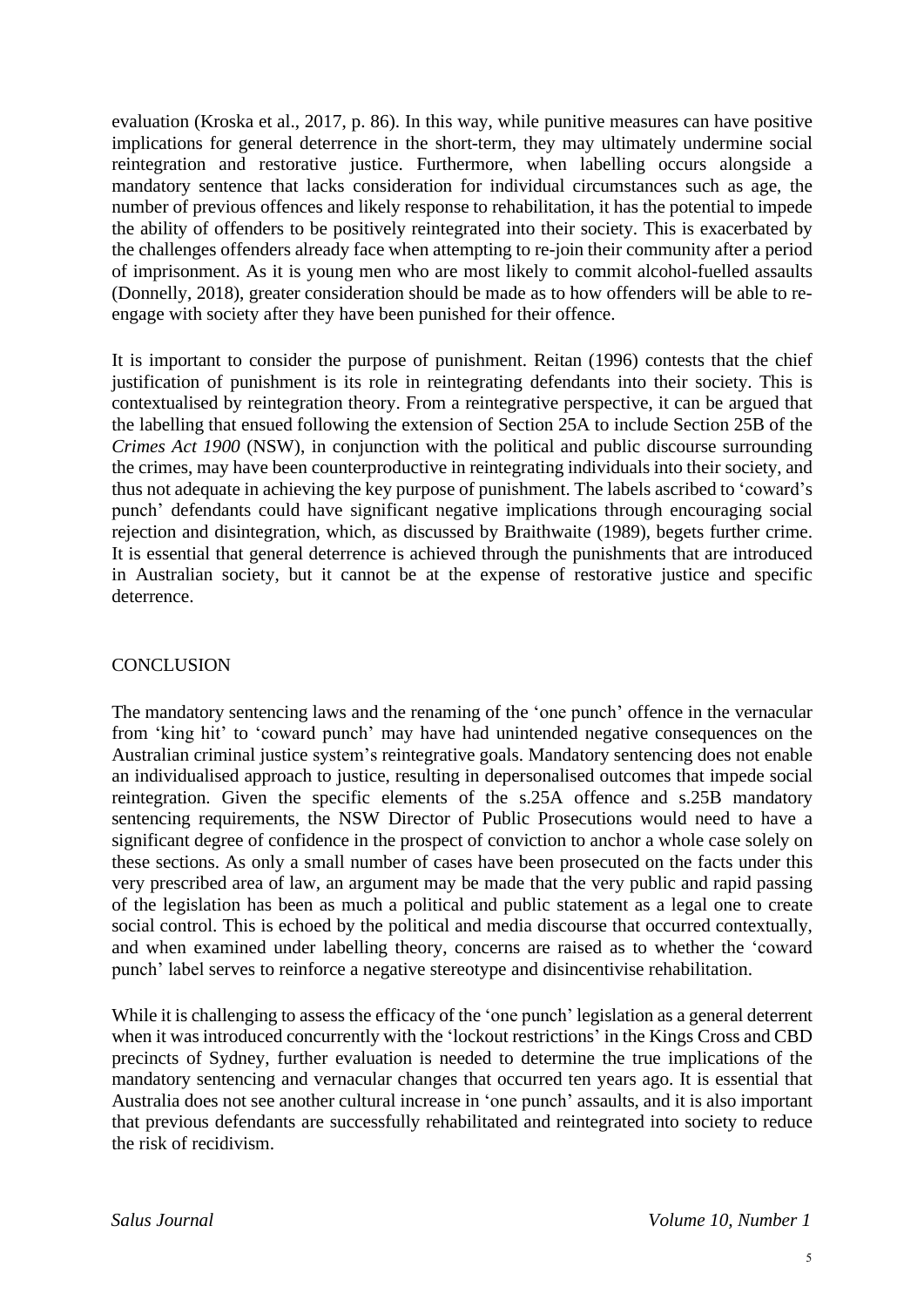#### REFERENCES

- Akers, R. L. (1973). *Deviant Behaviour: A social learning approach.* Belmont, Calif:Wadsworth Publishing Company.
- Anderson, J. (2016). *Criminal law guidebook* (2nd ed.)*.* Melbourne, Australia: Oxford University Press.
- Braithwaite, J. (1989). *Crime, Shame and Reintegration.* Sydney, Australia: Cambridge University Press.
- Cassel, P. G., & Luna, E. (2011). Sense and sensibility in mandatory minimum sentencing. *Federal Sentencing Reporter, 23*(3), 219–227. https://doi.org/10.1525/fsr.2011.23.3.219

*Crimes Act 1900* (NSW).

- Donnelly, N. (2018). *Alcohol-related emergency department (ED) presentations and persons of interest proceeded against by police for assault* (Report No. 218). NSW Bureau of Crime Statistics and Research (BOCSAR)[.](http://www.bocsar.nsw.gov.au/Publications/CJB/2018-Report-Alcohol-related-ED-) [https://www.bocsar](http://www.bocsar.nsw.gov.au/Publications/CJB/2018-Report-Alcohol-related-ED-).n[sw.gov.au/Publications/CJB/2018-Report-Alcohol-related-ED](http://www.bocsar.nsw.gov.au/Publications/CJB/2018-Report-Alcohol-related-ED-)presentations-assault-CJB218.pdf
- Fitch, C. H., Nazaretian, Z., & Himmel, D. (2018). Exploring the efficacy of reintegrative shaming for non-predatory offending. *Criminal Behaviour and Mental Health*. 2018- 08, Vol.28 (4), 361–368.
- Flynn, A., Halsey, M., & Lee, M. (2016). Emblematic violence and aetiological cul-de-sacs: On the discourse of 'one-punch' (non) fatalities. *The British Journal of Criminology, 56*(1), 179–195. https://doi.org/10.1093/bjc/azv039
- Frost, N. A. (2006). Mandatory minimum sentencing. *Criminology and Public Policy, 5*(1), 1– 3. https://doi.org/10.1111/j.1745-9133.2006.00115.x
- Green, D. (unknown). *Coward Punch Campaign*. <https://cowardspunchcampaign.com/>
- Gray, A. (2017). Mandatory sentencing around the world and the need for reform. *New Criminal Law Review: An International and Interdisciplinary Journal, 20*(3), 391–432. https://doi.org/ 10.1525/nclr.2017.20.3.391

*Grogan v R* [2016] NSW CCA168.

*He Kaw Teh v R* (1985)157 CLR 523.

Kroska, A., Lee, J. D., & Carr, N. T. Juvenile Delinquency and Self-Sentiments: Exploring a Labeling Theory Proposition. Social science quarterly, 2017-03, Vol.98 (1), 73–88.

*Salus Journal Volume 10, Number 1*